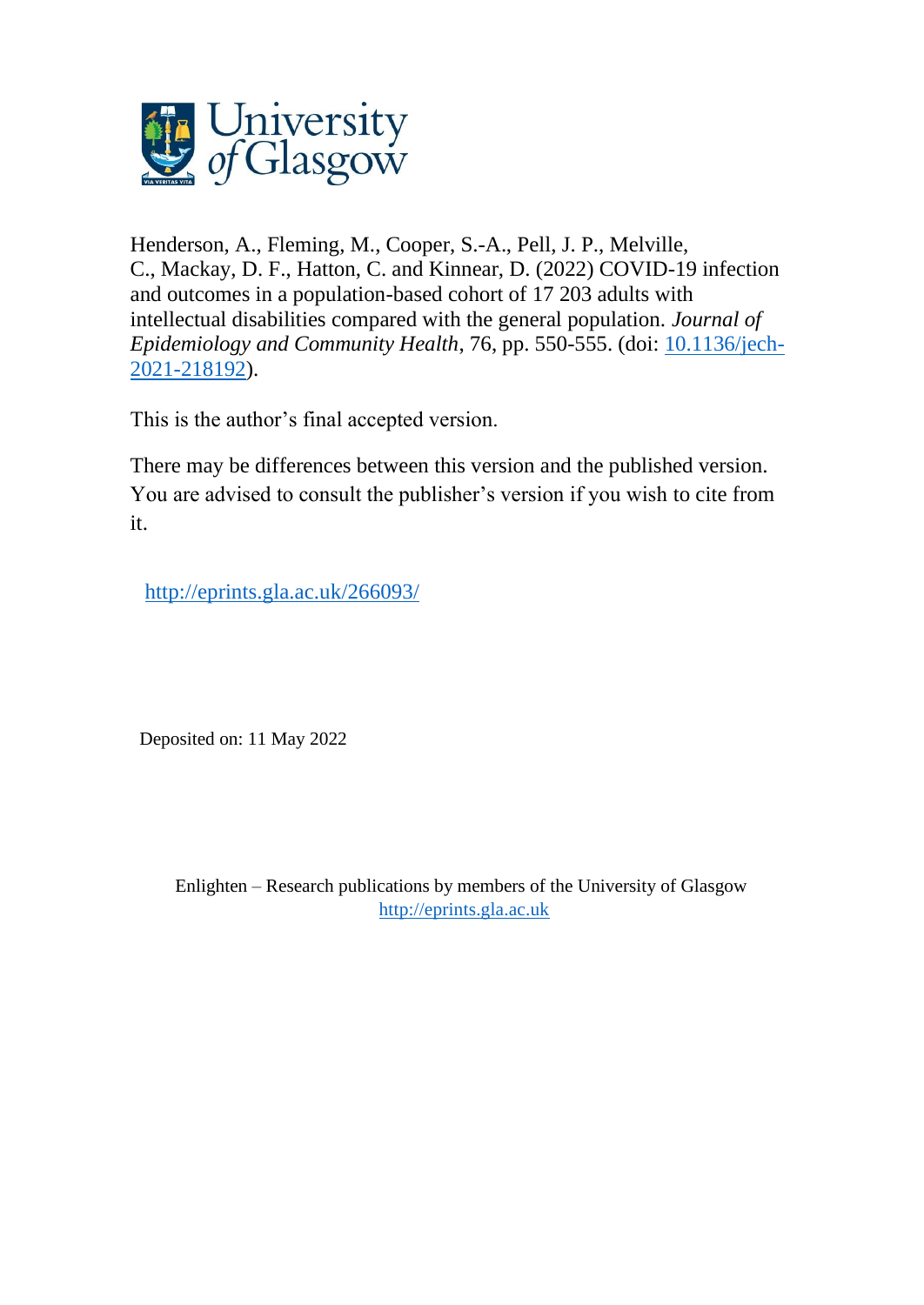## **COVID-19 infection and outcomes in a population-based cohort of 17,203 adults with intellectual disabilities compared with the general population**

Angela Henderson\*, Institute of Health and Wellbeing, Mental Health and Wellbeing Group, Administrative Building, Gartnavel Royal Hospital, 1055 Great Western Road, Glasgow, G12 0XH (E: angela.henderson@glasgow.ac.uk T: 0141 211 0688)

Michael Fleming, Institute of Health and Wellbeing, University of Glasgow, Glasgow, UK

Sally-Ann Cooper, Institute of Health and Wellbeing, University of Glasgow, Glasgow, UK

Jill Pell, Public Health, Institute of Health and Wellbeing, University of Glasgow, Glasgow, UK

Craig Melville, Institute of Health and Wellbeing, University of Glasgow, Glasgow, UK

Daniel MacKay, Institute of Health and Wellbeing, University of Glasgow, Glasgow, UK

Chris Hatton, Department of Social Care and Social Work, Manchester Metropolitan University, Manchester, UK

Deborah Kinnear, Institute of Health and Wellbeing, University of Glasgow, Glasgow, UK

\*corresponding author

Keywords: COVID-19; intellectual disabilities; infection, mortality; case-fatality; excess deaths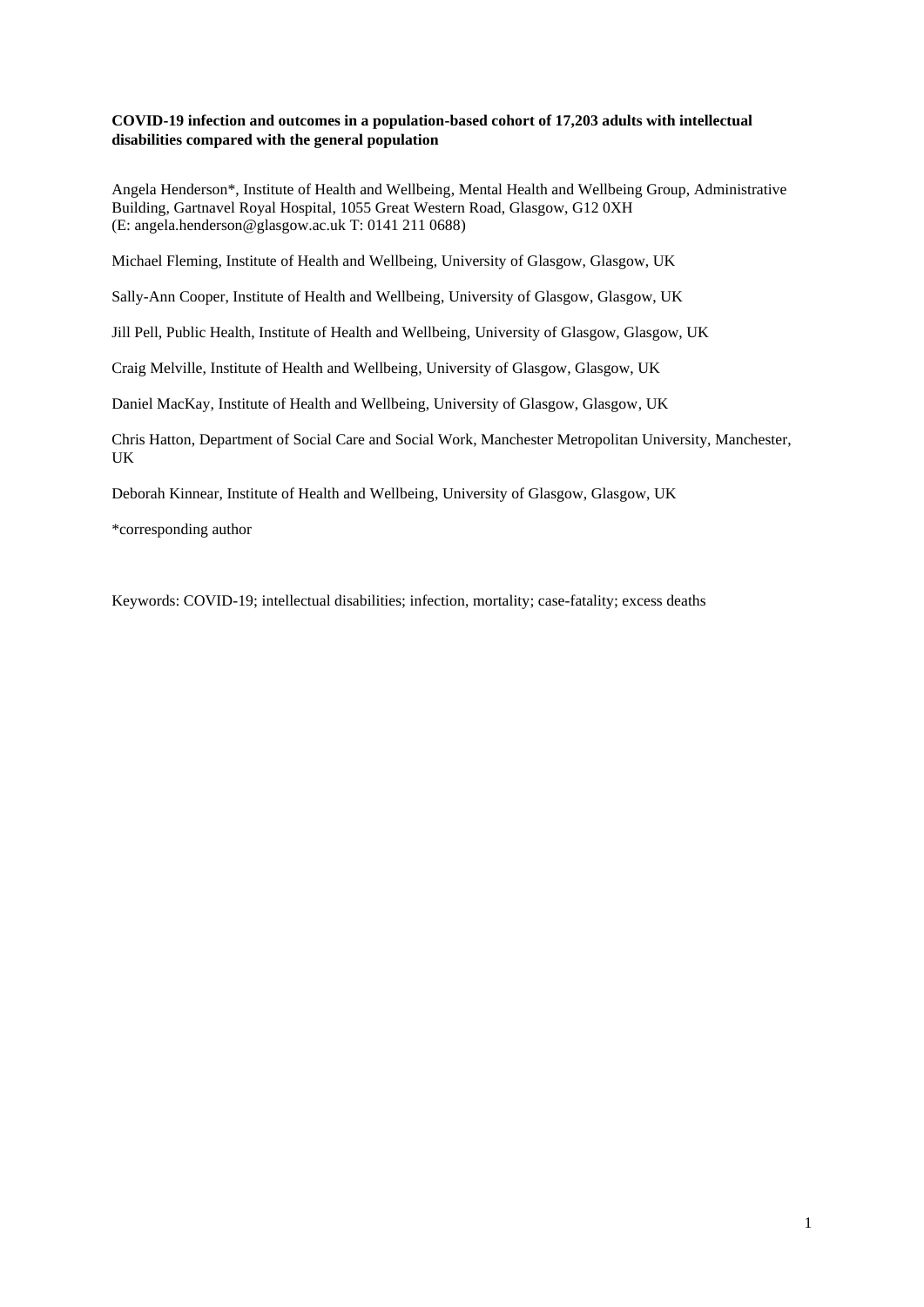## **Abstract**

**Background:** Adults with intellectual disabilities (ID) may be at higher risk of COVID-19 death.. We compared COVID-19 infection, severe infection, mortality, case-fatality, and excess deaths, among adults with, and without, intellectual disabilities.

**Methods:** Adults with intellectual disabilities in Scotland's Census, 2011, and a 5% sample of other adults, were linked to COVID-19 test results, hospitalisation data and deaths (24/01/20-15/08/20). We report crude rates of COVID-19 infection, severe infection (hospitalisation/death), mortality, case fatality; age-, sex- and deprivation-standardised severe infection and mortality ratios; and annual all-cause mortality for 2020 and 2015- 2019.

**Findings:** Successful linkage of 94.9% provided data on 17,203 adults with, and 188,634 without, intellectual disabilities. Adults with intellectual disabilities had more infection (905/100,000 versus 521/100,000); severe infection (538/100,000 versus 242/100,000); mortality (258/100,000 versus 116/100,000); and case-fatality (30% versus 24%). Poorer outcomes remained after standardisation: standardised severe infection ratio 2·61 (95% CI 1·81, 3·40) and mortality ratio 3·26 (95% CI 2·19, 4·32). These were higher at ages 55-64: 7·39 (95% CI 3·88, 10·91) and 19·05 (95% CI 9·07, 29·02) respectively, and in men, and less deprived neighbourhoods. All-cause mortality was slightly higher in 2020 than 2015-2019 for people with intellectual disabilities: SMR 2·50 (95% CI 2·18, 2·82) and 2·39 (95% CI 2·28, 2·51) respectively.

**Conclusion:** Adults with intellectual disabilities had more COVID-19 infections, and worse outcomes once infected, particularly adults under 65 years. Non-pharmaceutical interventions directed at formal and informal carers are essential to reduce transmission. All adults with intellectual disabilities should be prioritised for vaccination and boosters regardless of age.

Funding: Scottish Government via the Scottish Learning Disabilities Observatory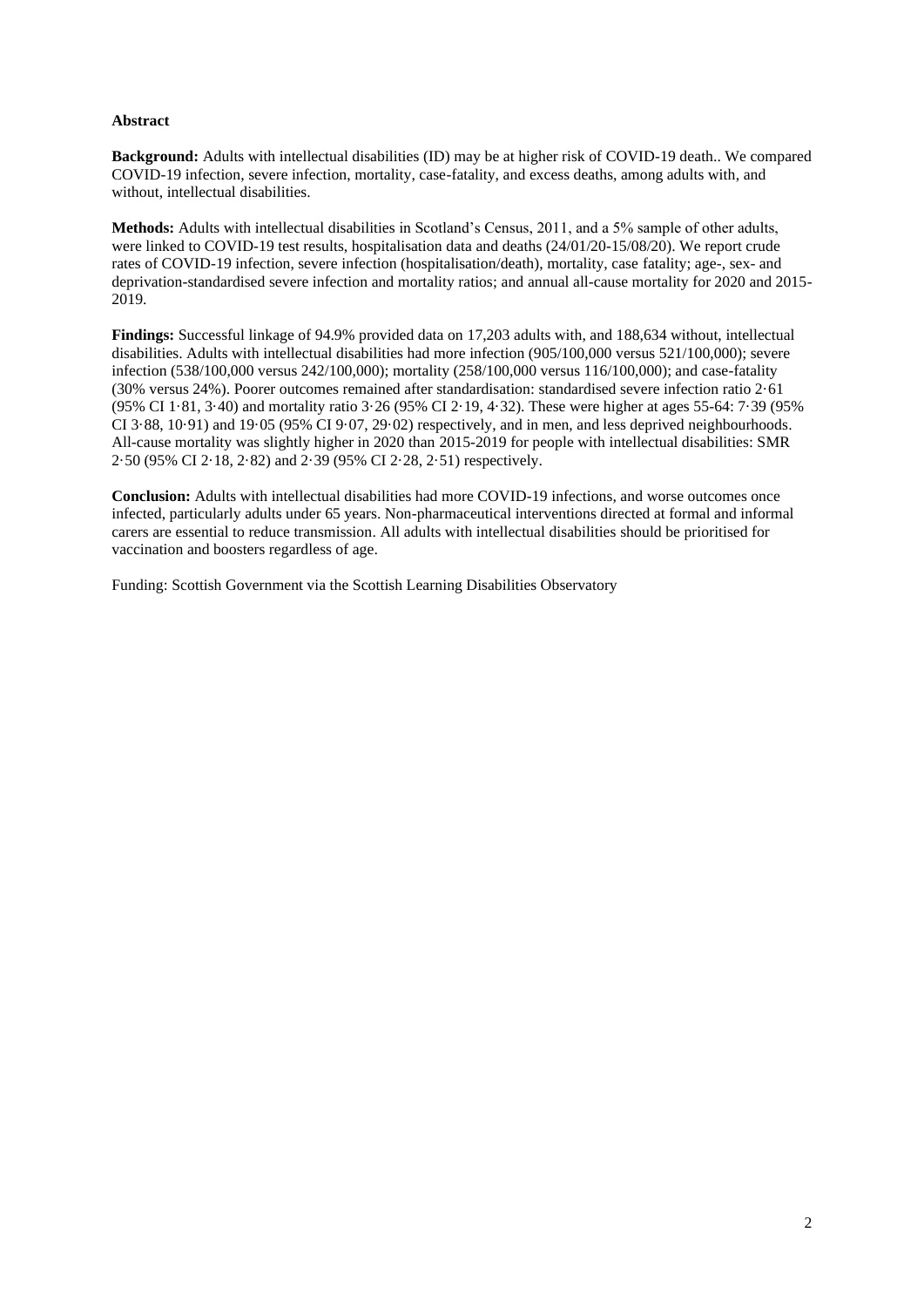### **What is already known**

To date, five studies have reported mortality rates for people with intellectual disabilities compared with the general population. One English study analysed data from three different sources, with acknowledged limitations. Crude COVID-19 mortality was reported at between 2·3 and 3·1 times the general population rate. Another English study reported that people with intellectual disabilities were more than 8 times more likely to die from COVID-19 than those in the general population. A study of Welsh general practice data reported higher age-standardised mortality. One Canadian study reported that adults with intellectual and developmental disabilities were 2.23 times more likely to die and that the risk increased significantly in younger age groups. A further US study also reported higher rates of mortality in the population with intellectual disabilities when compared to the general population (8.2% vs. 3.8%) following a positive diagnosis of COVID-19.

Studies that report case-fatality rates in the intellectual disabilities population have been based on biased samples and have resulted in conflicting findings, with some studies reporting no difference between rates or as much as 2·75 times higher rates in adults with intellectual disabilities compared with other adults.

In summary studies investigating the impact of COVID-19 on adults with intellectual disabilities may indicate a higher risk of COVID-19 mortality and case fatality than other adults, but the evidence is limited and inconclusive. No studies have reported comparative infection rates.

### **What this paper adds**

This record linkage study analysed COVID-19 mortality, case-fatality, severe infection and infection rates for all adults with intellectual disabilities compared with a 5% sample of people with no intellectual disabilities. Adults with intellectual disabilities were almost twice as likely to become infected with COVID-19, 2·2 times as likely to have severe infection, 2·2 times as likely to have COVID-19 mortality and had 26% higher COVID-19 case-fatality compared with those with no intellectual disabilities. After standardising for age, sex and deprivation, people with intellectual disabilities were 3·2 times more at risk of COVID-19 mortality and 2·6 times more at risk of severe infection relative to those with no intellectual disabilities. We also report that adults with intellectual disabilities had poorer outcomes among non-elderly age-groups particularly those aged 55-65 years, men, and those living in less-deprived neighbourhoods compared with people with no intellectual disabilities. Our data indicates that people with intellectual disabilities under the age of 65 are at significantly greater risk of COVID-19 mortality than those in the general population. The increased risk of COVID-19 infection and mortality suggests that non-pharmaceutical initiatives should be treated as vital interventions to enable carers and care-provider organisations to ameliorate the risk of infection. All adults with intellectual disabilities should be prioritised in the national rollouts of COVID-19 vaccination programmes, regardless of age, sex, or neighbourhood deprivation.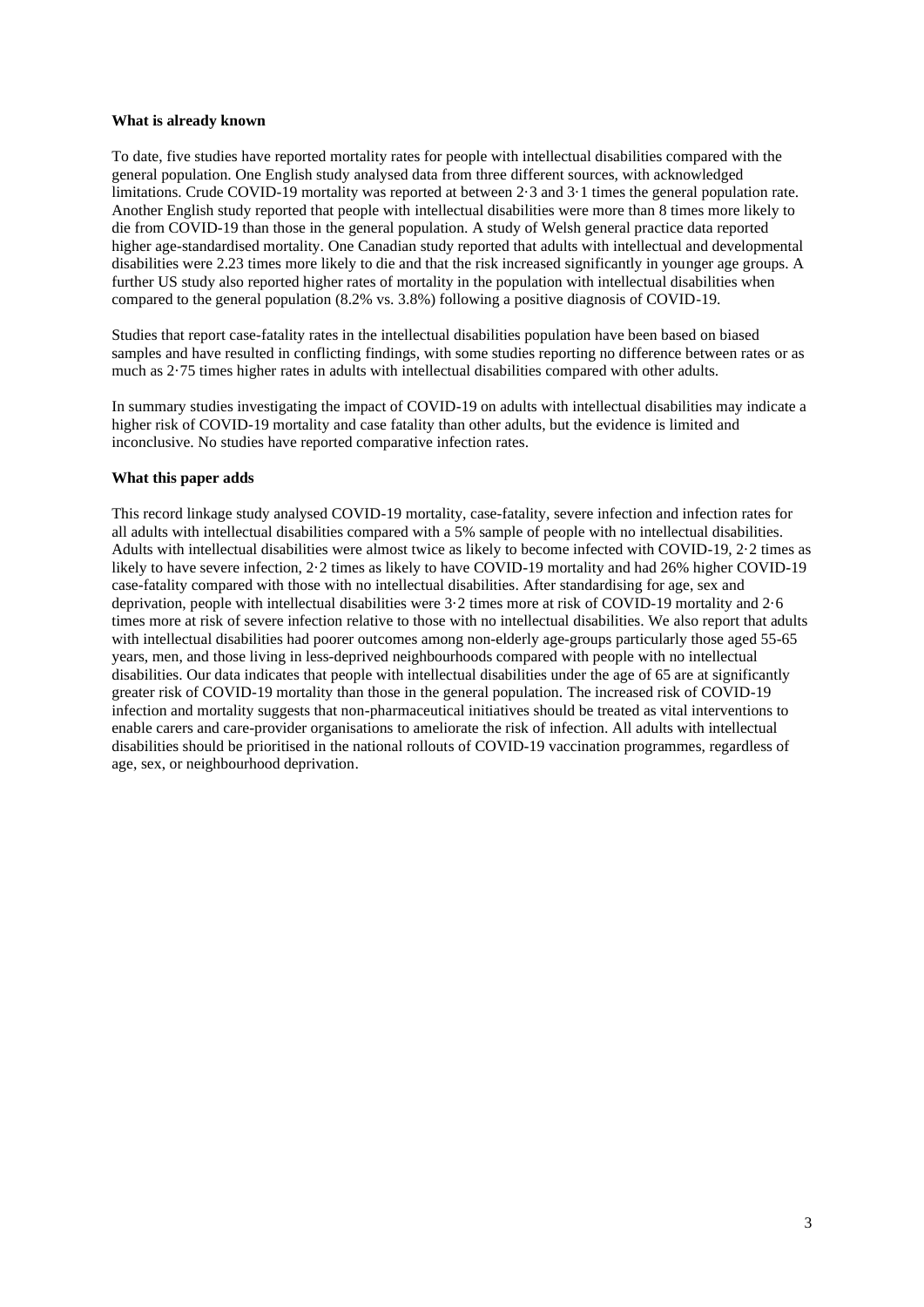#### **Introduction**

The first case of COVID-19 was confirmed in the UK on 24<sup>th</sup> January 2020 and a pandemic declared by the World Health Organisation (WHO) on 12<sup>th</sup> March 2020. There is global concern that adults with intellectual disabilities may be at higher risk of death from COVID-19, but there are gaps in the evidence. (1) The WHO defines intellectual disabilities as impairments in adaptive, social, and intellectual functioning (IQ<70), requiring daily support, with the onset in the developmental phase (<18 years).(2) People with intellectual disabilities account for <1% of the global population,  $(3, 4)$  and about 0.5% of adults. (4) They experience substantial health inequalities, including multimorbidity,(5) and premature mortality,(6, 7) often from respiratory conditions.(8, 9) They are more likely to live in congregate settings or be in receipt of social care (10); recent studies have reported high rates of COVID-19 mortality within multi-occupancy residences.(11) However, questions remain as to whether people with intellectual disabilities are more likely to contract COVID-19, and whether they have more severe infections, and higher COVID-19 mortality compared to others.

Existing evidence is inconclusive and has limitations. Five studies have reported COVID-19 mortality compared with the general population. One population based cohort study linked data for over 17 million people on GP registers in England across two waves (01/03/20-31/08/20 and 01/09/20-08/02/21) investigating COVID-19 hospital admissions and deaths in children and adults.(12) Adults with intellectual disabilities were over 5 times more likely to have a COVID-19 hospital admission (HR 5.3, 95% CI 4.9-5.8) and over eight times more likely to die from COVID-19 (HR 8.2, 95% CI 7.2-9.4). Results were similar in wave 2 ((4.3, 95% CI 4.1-4.6 COVID-19 hospital admission; 7.2, 95% CI 6.4-8.1 COVID-19 deaths). They acknowledged their methods to identify people with intellectual disabilities may have led to possible over-estimates of HRs. A Canadian retrospective cohort study used electronic health records for the province of Ontario to investigate COVID-19 infection rates, hospital admissions and deaths between  $15/01/20$  and  $10/01/21$  for adults with intellectual and developmental disabilities, and with Down syndrome compared to the adult general population. (13) Infection rates for people with intellectual and developmental disabilities were 1.28 times higher, and 1.42 times higher for those with Down syndrome compared to the general population. For adults with intellectual and developmental disabilities the risks of hospitalisation (RR:2.21 (95%CI: 1.93,2.5)) and death (RR:2.23 (95%CI: 1.86,2.67)) were also higher compared to the general population. This study drew on administrative health data to ascertain the population with intellectual and developmental disabilities and therefore excludes those who have not been correctly classified or had contact with hospitals. A large US study of data from 547 health care organisations investigated the risk of COVID-19 infection rates, hospitalisation and deaths in people with intellectual disabilities compared to the general population, between January 2019 and November 2020. (14) People with intellectual disabilities were significantly more likely to become infected with COVID-19 (3.1% vs 0.9%,  $p\leq 0.001$ ) and to be admitted to hospital (63.1% vs. 29.1%,  $p\leq 0.01$ ). However, the authors recognised ascertainment of intellectual disabilities in these data was much lower than expected. One non-peer reviewed study, used three data sources in England to identify adults with intellectual disabilities who definitely or possibly died from COVID-19 from 1<sup>st</sup> February 2020 to 5<sup>th</sup> June 2020.(15) Underestimates and uncertainty around figures were acknowledged in the report, due to limitations in data sources. Analysis of two of these data sources resulted in crude COVID-19 mortality rates of 240/100,000 (2.3 times the general population) and 192/100,000 (3.1 times the general population). Welsh general practice records,  $1<sup>st</sup> March 2020 - 26<sup>th</sup> May$ 2020, recorded 31 deaths from COVID-19 among people with intellectual disabilities, equating to a higher agestandardised COVID-19 mortality than in the general population.(17)

Five studies reported COVID-19 case-fatality rates, though with biased samples, and conflicting results. Electronic medical records from 42 health care organisations, from 30 countries, up to 14<sup>th</sup> May 2020, ascertained >30,000 patients with COVID-19 infections.(18) No difference was found in overall case-fatality rates between the 150 people with intellectual disabilities and those without, but possibly higher case-fatality rates among younger ages where deaths were generally less common.(18) A large US study using private insurance claims, between 1<sup>st</sup> April 2020 and 31<sup>st</sup> August 2020, reported higher COVID-19 case-fatality among people with intellectual disabilities compared to those without (OR 2.75, 95% CI 1.66-4.56), especially at <70 years of age (OR 3.61, 95% CI 1.89-6.93).(19) These results may not be generalisable as they did not include people with public insurance or no insurance. A large self-selected sample of English general practices covering >4 million patients reported higher COVID-19 case-fatality among people with intellectual disabilities over weeks 2-20 of 2020 (OR 1.97, 95% CI 1.22-3.18).(11) Another large study of people with intellectual and developmental disabilities living in New York state's residential settings were indirectly compared with the general population, reporting COVID-19 infection rate to be about 4 times higher, case-fatality almost double, and mortality rate 7.8 times higher.(20) Gleason et. al. (14) reported that people with intellectual disabilities were more likely to die than those in the general population following COVID-19 infection (8.2% vs. 3.8%, p<.001).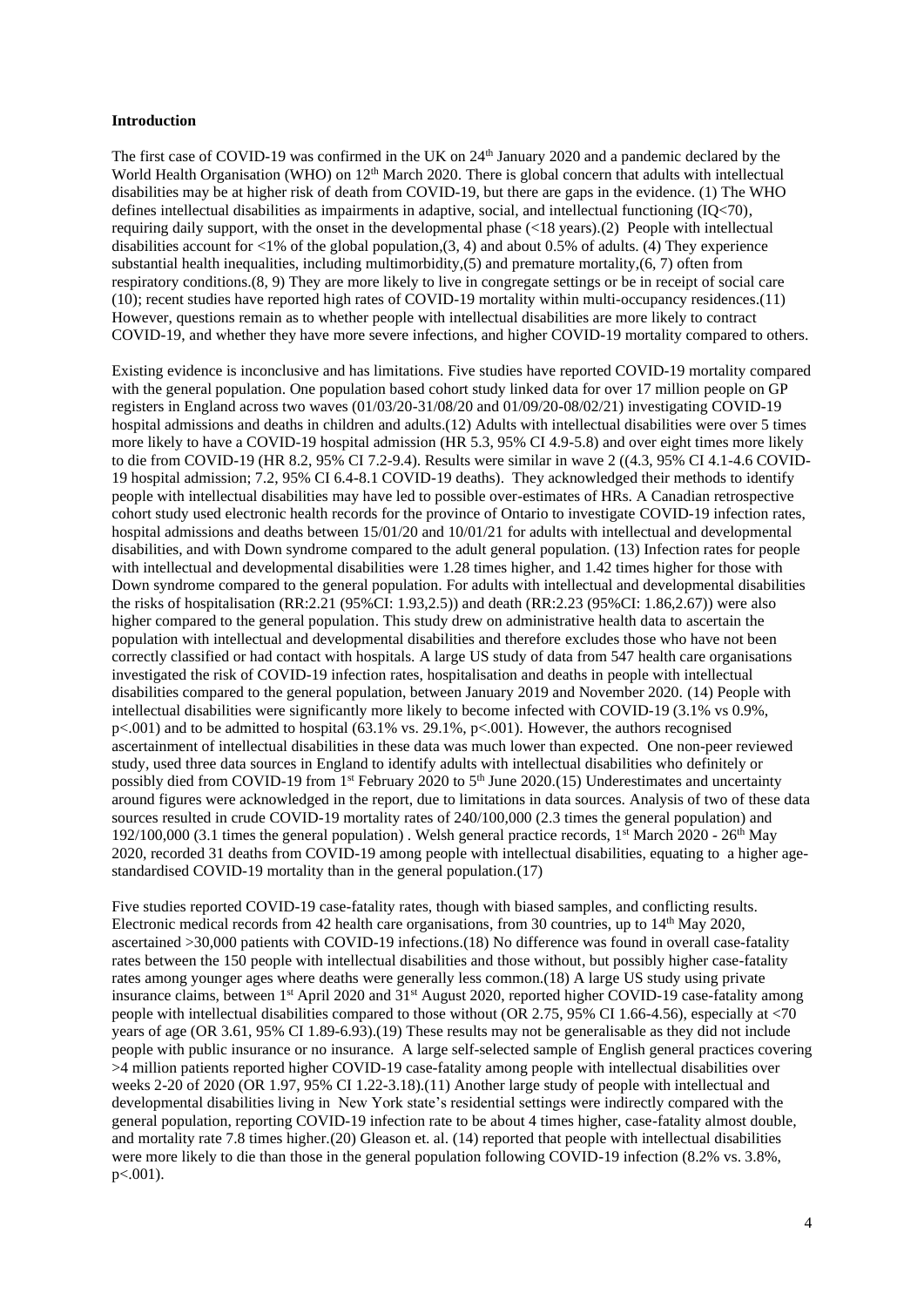A prediction algorithm of risk of death following confirmed/suspected COVID-19 infection, was derived (24<sup>th</sup>) January 2020 - 30<sup>th</sup> April 2020) and validated (1<sup>st</sup> May 2020 - 30<sup>th</sup> June 2020) using a large English primary care database of >8 million patients.(21) It reported higher fatality among adults with intellectual disabilities without Down syndrome (men: HR 1.36 (1.14-1.60), women: HR 1.36 (1.11-1.65)); and a further increase risk in the small sample of adults with Down syndrome (men: HR 9.80 (4.62-20.78), women: HR 32.55 (18.13- 58.42)).(18) This led to the inclusion of Down syndrome, but not intellectual disabilities, onto the clinically extremely vulnerable list used in the UK. (22)

Adults with intellectual disabilities may be at greater risk of contracting COVID-19 and at greater risk of casefatality, though evidence for both is currently limited. This study investigated in a whole-country adult population with intellectual disabilities, COVID-19 infection, severe infection, mortality, case-fatality, and excess deaths, compared with adults without intellectual disabilities, during the first wave of the COVID-19 pandemic (24<sup>th</sup> January 2020-15<sup>th</sup> August 2020).

### **Methods**

### **Population, data sources, and record linkage**

We used Scotland's Census 2011 to ascertain all adults recorded with intellectual disabilities (4) and a random 5% sample of the general population (those not recorded as having intellectual disabilities or autism) linked to COVID-19 laboratory tests, hospital admissions, and death registrations. Scotland's Census, 2011 provides detailed information on Scotland's population, recorded  $27<sup>th</sup>$  March 2011. The Scottish Morbidity Record (SMR) 01 held by Public Health Scotland (PHS), records acute hospital admissions including ICD-10 diagnostic codes. Laboratory results from COVID-19 tests are stored electronically within PHS's ECOSS database. Personal identifiers from Census 2011 have previously been linked to the NRS Indexing Spine to create a readthrough index for this dataset (23) allowing Census 2011 data to be linked to health data for research.

We presented demographic characteristics for adults with and without intellectual disabilities; sex, age, and neighbourhood deprivation recorded at the time of the Census in 2011. To reduce the risk of disclosing personally identifiable information, age was categorised as adults 18- 54 years, 55-64 years, and ≥65 years, and SIMD was categorised into two groups: more deprived (deciles 1-5) and less deprived (deciles 6-10). People  $\leq$ 18 years in 2011 were excluded from analyses. Analysis was undertaken for the period 24<sup>th</sup> of January (first UK confirmed COVID-19 case) –  $15<sup>th</sup>$  of August for each year of the study. When analysing all outcomes, age was calculated at time of event for those who had an event of interest, or age at 24th January in the respective year of interest for people within the denominator population who did not have any events of interest.

## **Outcomes**

Outcomes included: COVID-19 infection (positive COVID-19 test, hospitalisation for COVID-19, or death due to COVID-19); severe COVID-19 infection (hospitalisation for COVID-19 or death due to COVID-19); COVID-19 mortality; COVID-19 case-fatality (death from any cause among those who had COVID-19 infection); and excess deaths (difference between average annual all-cause mortality rates 24/01-15/08 2015- 2019 and all-cause death rate in 24/01/20 – 15/08/20).

Hospitalisation or death due to COVID-19 was defined by ICD-10 code of U07·1 (confirmed COVID 19) or U07·2 (suspected COVID 19) in any primary or secondary diagnostic or cause of death position, no timescale was applied.

#### **Analyses**

NRS death data up to 15th August 2020 was available and results from 24th January 2020-15th August 2020 were investigated. Crude rates (per 100,000 people) were compared for those with and without intellectual disabilities using the number of people still alive within each group on 24th January 2020 as the respective denominators. Crude outcomes included rates of COVID-19 infection, severe COVID-19 infection, COVID-19 mortality, and COVID-19 case-fatality. To take into account demographic differences between the groups with and without intellectual disabilities we performed indirect standardisation using sex, age, and deprivation. We produced COVID-19 specific Standardised Mortality Ratios (SMRs) and COVID-19 specific Standardised hospitalisation/mortality Ratios for 2020. We then produced all-cause SMRs for deaths in 2020 and separately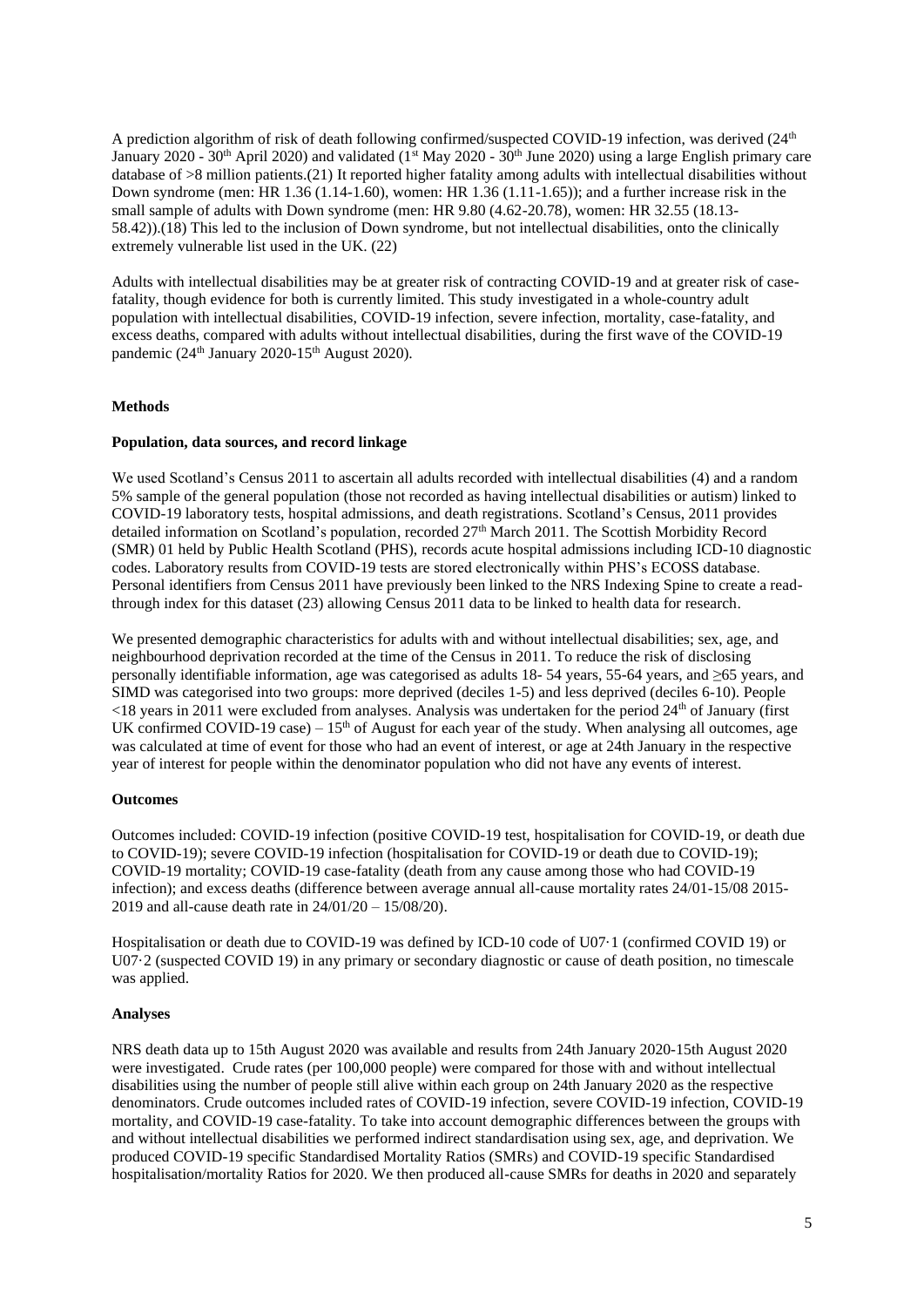for deaths occurring over the previous 5 years. For each standardisation we used the 5% sample of the census population without intellectual disabilities or autism as the standard population and compared the relevant agesex-deprivation specific rates to the population with intellectual disabilities to ascertain expected and observed counts. Analyses were repeated within sex, age, and deprivation subgroups standardising each time for the other two variables.

When calculating standardised ratios for deaths and admissions occurring in 2020 we used the respective denominator populations including everyone in the original linked census cohort minus those who died before Jan 24th 2020. When calculating standardised ratios for deaths between 2015 and 2019 we counted deaths between 24th January and 15th August in each of the respective years to enable an accurate comparison with 2020. Subjects who died before the 24th January in each of the respective years from 2015 to 2019 were removed from the respective denominator populations. For all outcomes, age was calculated at time of event (not age in 2011) for those who had an event of interest (positive COVID-19 test, hospital admission, death) or age at 24th January in the respective year of interest for those people within the denominator population who did not have any events of interest.

### **Research Ethics Approval**

This study was approved by Scotland's Public Benefit and Privacy Panel for Health (reference: 1819-0051), Scotland's Statistics Public Benefit and Privacy Panel (1819-0051), and the University of Glasgow's College of Medical, Veterinary, and Life Sciences Ethical Committee (reference: 200180081).

### **Results**

### **Patient characteristics**

Of the 269,771 people (24,264 with, and 245,507 without, intellectual disabilities) included in our Census 2011 cohort, 255,916 (94·9%) were linked to the NRS Population Spine. The linkage rate was 92·9% (n=22,538) among people with intellectual disabilities and  $95.1\%$  (n=233,378) of the original 5% comparison sample with no intellectual disabilities or autism. People <18 years old were excluded from the study (Figure 1) leaving a final cohort of 213,062 adults (17,203 with intellectual disabilities, and 188,634 without, intellectual disabilities or autism).



**Figure 1: Participant flow diagram**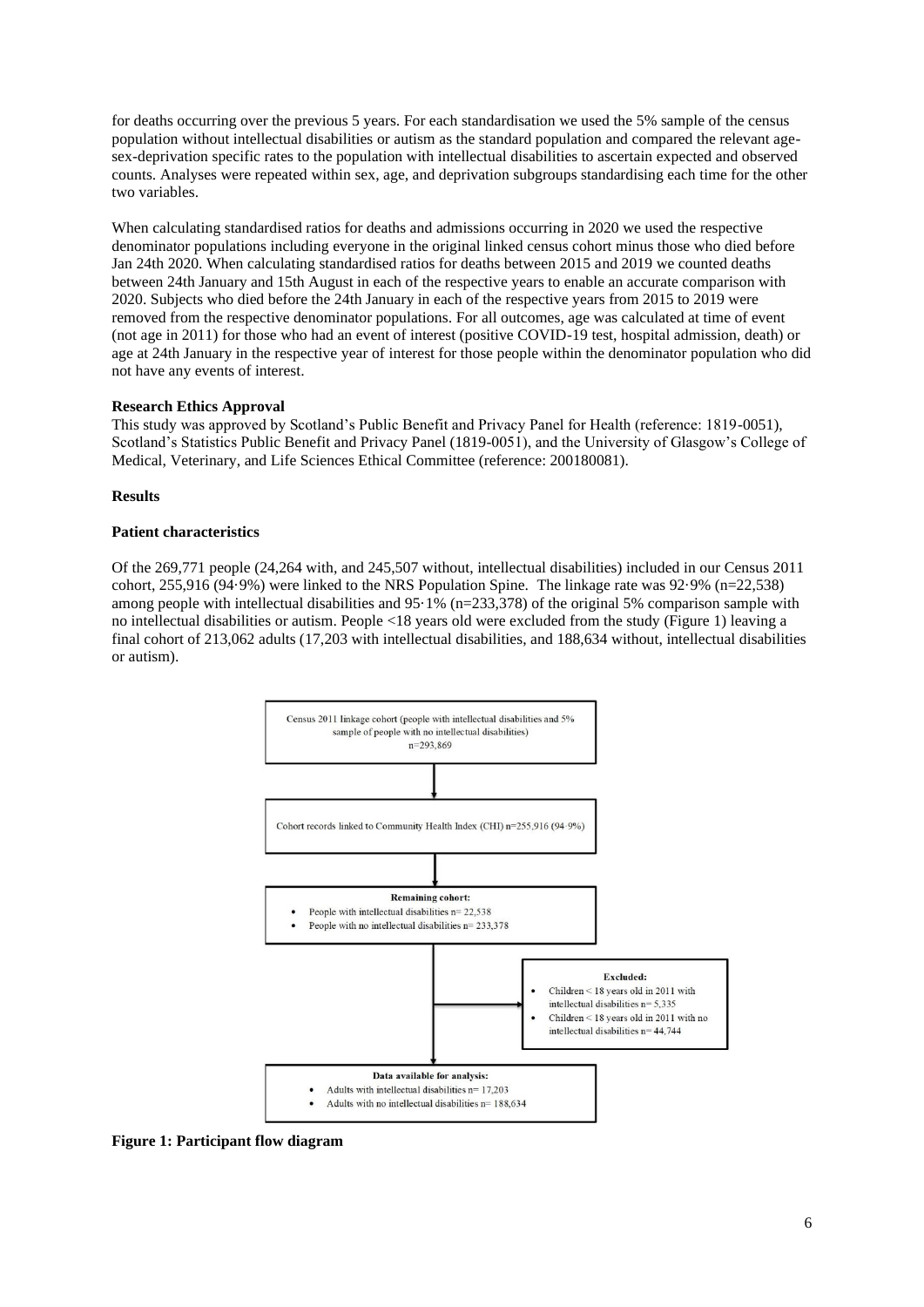As expected, there were more men than women in the intellectual disabilities population, who were younger, and more likely to live in deprived areas (Table 1).

|                            |             | <b>Adults with intellectual disabilities</b> | 5% sample of adults with no intellectual<br>disabilities or autism |             |  |  |
|----------------------------|-------------|----------------------------------------------|--------------------------------------------------------------------|-------------|--|--|
|                            |             | $N=17,203$                                   |                                                                    | $N=188,634$ |  |  |
|                            | $\mathbf n$ | %                                            | n                                                                  | %           |  |  |
| <b>Sex</b>                 |             |                                              |                                                                    |             |  |  |
| <b>Male</b>                | 9.565       | 55.6                                         | 88,863                                                             | 47.1        |  |  |
| <b>Female</b>              | 7,638       | 44.4                                         | 99,771                                                             | 52.9        |  |  |
| <b>SIMD</b> decile         |             |                                              |                                                                    |             |  |  |
| 1-5 (More deprived)        | 11,099      | 64.5                                         | 90,406                                                             | 47.9        |  |  |
| 6-10 (Less deprived)       | 6,104       | 35.5                                         | 98,228                                                             | 52.1        |  |  |
| Age (years) at 2011 census |             |                                              |                                                                    |             |  |  |
| Adults $\leq 54$           | 12,637      | 73.5                                         | 116,534                                                            | 61.8        |  |  |
| 55-64                      | 2,494       | 14.5                                         | 31,022                                                             | $16-4$      |  |  |
| $\geq 65$                  | 2,072       | 12.0                                         | 41.078                                                             | 21.8        |  |  |

## **Table 1: Characteristics of the study population in 2011**

*Crude COVID-19 infection rates and outcomes*

Adults with intellectual disabilities were almost twice as likely as those without to become infected with COVID-19 (905/100,000 versus 521/100,000) and 2.2 times as likely to have severe infection resulting in hospitalisation or death (538/100,000 versus 242/100,000) or a fatal infection (258/100,000 versus 116/100,000) (Table 2). Following COVID-19 infection, people with intellectual disabilities were more likely to die 28.5% (95% CI 23.3%-32.3%) versus 22.3% (95% CI 20.5%-23.9%).

| Table 2: Crude outcomes of study populations |  |  |  |  |  |  |
|----------------------------------------------|--|--|--|--|--|--|
|                                              |  |  |  |  |  |  |

|                               | <b>Adults with intellectual disabilities</b> |                           |                     | 5% sample of adults without intellectual<br>disabilities or autism |                                  |                     |  |  |
|-------------------------------|----------------------------------------------|---------------------------|---------------------|--------------------------------------------------------------------|----------------------------------|---------------------|--|--|
|                               | N                                            | Crude rate<br>per 100,000 | 95% CI <sup>a</sup> | N                                                                  | <b>Crude rate</b><br>per 100,000 | 95% CI <sup>a</sup> |  |  |
| COVID-19                      |                                              |                           |                     |                                                                    |                                  |                     |  |  |
| <b>Infection</b> <sup>b</sup> | 126                                          | 905                       | 747, 1,061          | 871                                                                | 521                              | 487, 556            |  |  |
| Severe infection <sup>c</sup> | 75                                           | 538                       | 417, 660            | 404                                                                | 242                              | 218, 265            |  |  |
| Mortality <sup>d</sup>        | 36                                           | 258                       | 174, 343            | 194                                                                | 116                              | 100, 133            |  |  |

<sup>a</sup> 95% CIs calculated based on normal approximation

 $<sup>b</sup>$  positive COVID-19 test, hospitalisation for covid-19 or death from COVID-19</sup>

 $\frac{c}{c}$  hospitalisation for COVID-19 or death from COVID-19

 $d$  death from COVID-19 in the population

## *Age-, sex-, deprivation-standardised COVID-19 outcomes*

In 2020, the age-, sex-, deprivation-standardised ratio for severe COVID-19 infection among adults with intellectual disabilities compared to those without was 2·61 (95% CI 1·81, 3·40) and for COVID-19 mortality was 3·26 (95% CI 2·19, 4·32) (Table 3). The standardised ratios were slightly higher in men than women, and in less deprived areas. They were higher in people under 65 years of age and particularly high in the 55-64 year age group where the risk of severe infection, resulting in hospitalisation or death, was more than 7 times higher and the risk of death was over 19 times higher (Table 3).

#### **Table 3. Age-, sex-, deprivation-standardised COVID-19 outcomes, overall and by sub-group**

|                |               | <b>Standardised</b><br>hospitalisation/mortality ratio (95%<br>CDª | <b>Standardised mortality ratio</b><br>$(95\% \text{ CI})^{\text{a}}$ |
|----------------|---------------|--------------------------------------------------------------------|-----------------------------------------------------------------------|
| <b>Overall</b> |               | 2.61(1.81, 3.40)                                                   | 3.26(2.19, 4.32)                                                      |
| <b>Sex</b>     | Male          | 2.93(1.85, 4.02)                                                   | 3.70(2.22, 5.18)                                                      |
|                | <b>Female</b> | $2.10(0.96, 3.25)^*$                                               | $2.63(1.14, 4.12)^*$                                                  |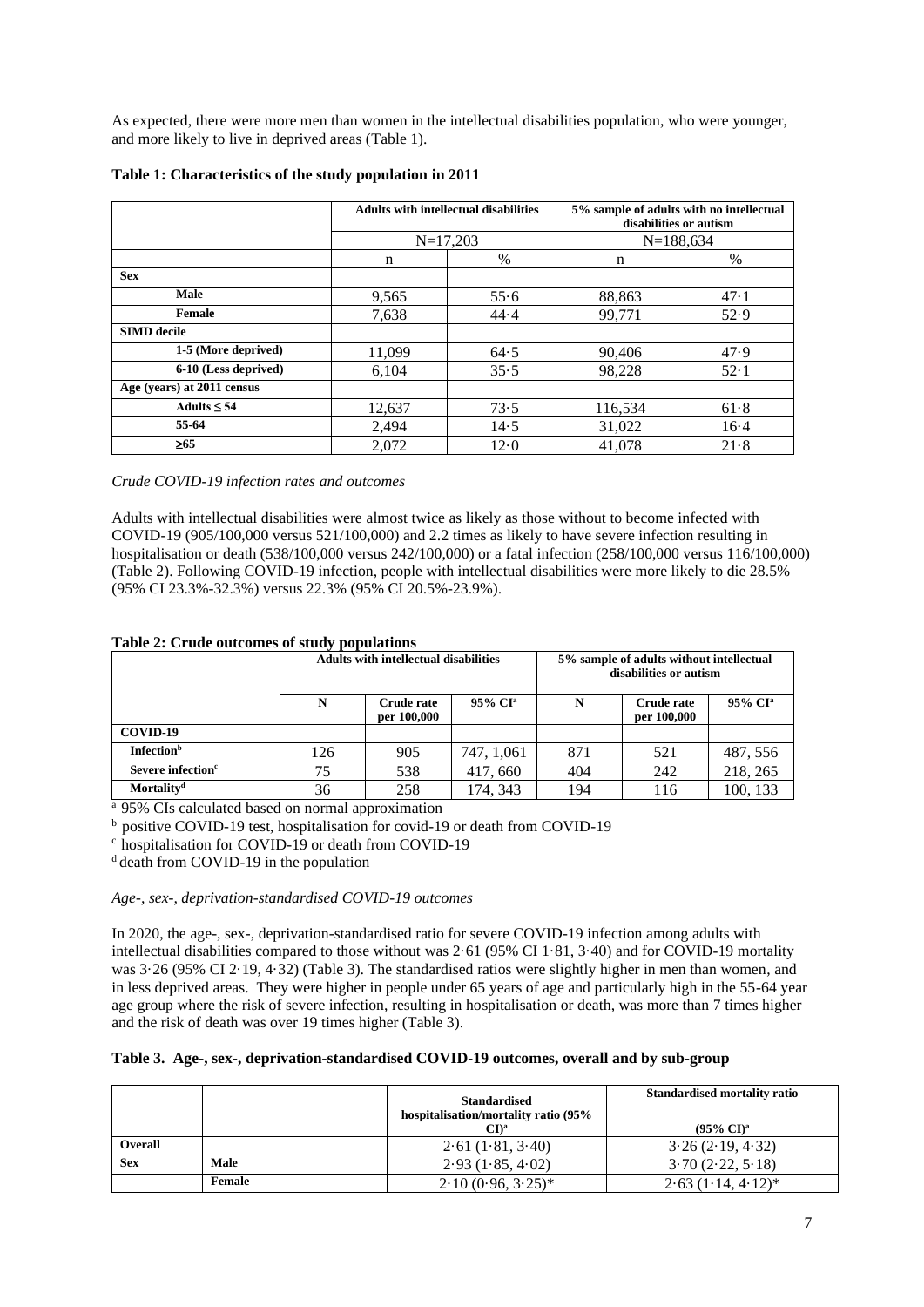| <b>Deprivation</b> | <b>SIMD 1-5 (more deprived)</b> | 2.27(1.43, 3.11)      | 3.09(1.92, 4.25)          |
|--------------------|---------------------------------|-----------------------|---------------------------|
|                    | SIMD 6-10 (less deprived)       | $3.81(1.74, 5.88)^*$  | $3.90(1.35, 6.45)$ **     |
| Age $(years)^b$    | Adults $\leq 54$                | $2.83(1.08, 4.59)^*$  | $7.47(2.29, 12.65)$ ***   |
|                    | 55-64                           | $7.39(3.88, 10.91)^*$ | $19.05(9.07, 29.02)$ **** |
|                    | $\geq 65$                       | $1.41(0.67, 2.15)^*$  | $1.51(0.72, 2.31)$ *      |

<sup>a</sup> 95% CIs calculated based on normal approximation

**b** Age at time of event

\* ratios are based on less than 20 observed events in the intellectual disabilities group

\*\*ratios are based on less than 10 observed events in the intellectual disabilities group

\*\*\*ratios are based on less than 10 observed events in the intellectual disabilities group and less than 10 observed event in the 5% sample of the general population

\*\*\*\*ratios are based on less than 20 observed events in the intellectual disabilities group and less than 10 observed event in the 5% sample of the general population

## *Excess overall mortality*

Overall, the age-, sex-, deprivation- standardised all-cause mortality ratio for adults with intellectual disabilities was 2·39 (95% CI 2·28, 2·51) over the five years prior to COVID-19, and only slightly higher at 2·50 (95% CI 2·17, 2·81) in 2020 (Table 4). In the sub-group analyses, the largest increase occurred in the 55-64 year agegroup where the standardised all-cause mortality ratio increased from 4·27 (3·87, 4·67) between 2015 and 2019 to 5·12 (3·95, 6·29) in 2020. However, the confidence intervals still overlapped.

|           |                    |                           | Standardised mortality ratio <sup>a</sup> | 95% CI <sup>b</sup> |
|-----------|--------------------|---------------------------|-------------------------------------------|---------------------|
| 2015-2019 | <b>Overall</b>     |                           | 2.39                                      | 2.28, 2.51          |
|           | <b>Sex</b>         | Male                      | 2.23                                      | 2.08, 2.38          |
|           |                    | Female                    | 2.60                                      | 2.42, 2.78          |
|           | <b>Deprivation</b> | SIMD 1-5 (more deprived)  | 2.08                                      | 1.96, 2.20          |
|           |                    | SIMD 6-10 (less deprived) | 3.38                                      | 3.11, 3.66          |
|           | Age $(years)^c$    | Adults $\leq 54$          | 4.55                                      | 4.09, 5.00          |
|           |                    | 55-64                     | 4.27                                      | 3.87, 4.67          |
|           |                    | $\geq 65$                 | 1.68                                      | 1.57, 1.79          |
|           |                    |                           |                                           |                     |
| 2020      | Overall            |                           | 2.50                                      | 2.17, 2.81          |
|           | <b>Sex</b>         | Male                      | 2.50                                      | 2.08, 2.92          |
|           |                    | Female                    | 2.51                                      | 2.01, 3.00          |
|           | <b>Deprivation</b> | SIMD 1-5 (more deprived)  | 2.18                                      | 1.84, 2.52          |
|           |                    | SIMD 6-10 (less deprived) | 3.65                                      | 2.82, 4.47          |
|           | Age $(years)^c$    | Adults $\leq 54$          | 4.79                                      | 3.52, 6.04          |
|           |                    | 55-64                     | 5.12                                      | 3.95, 6.29          |
|           |                    | $\geq 65$                 | 1.55                                      | 1.25, 1.85          |

**Table 4. Age-, sex-, deprivation-standardised all-cause mortality, overall and by sub-group**

<sup>a</sup> standardised for age, sex, SIMD (whichever not used to define sub-group); referent to the 5% comparison group

 $595\%$  CIs calculated based on normal approximation

<sup>c</sup> Age at time of event

## **Discussion**

## **Principal findings and interpretation**

This is the first comprehensive study investigating COVID-19 infection, severe infection, mortality, casefatality, and excess mortality among a whole country's population of adults with intellectual disabilities compared with the general population. Adults with intellectual disabilities were twice as likely to become infected with COVID-19, 2·2 times as likely to have severe infection resulting in hospitalisation or death, and following COVID-19 infection, had a case-fatality of 30% compared with 24% in the general population. The risk of severe or fatal COVID-19 infection, relative to the general population, was higher among non-elderly age-groups and particularly high in those aged 55-64 years. Compared with the general population, risk was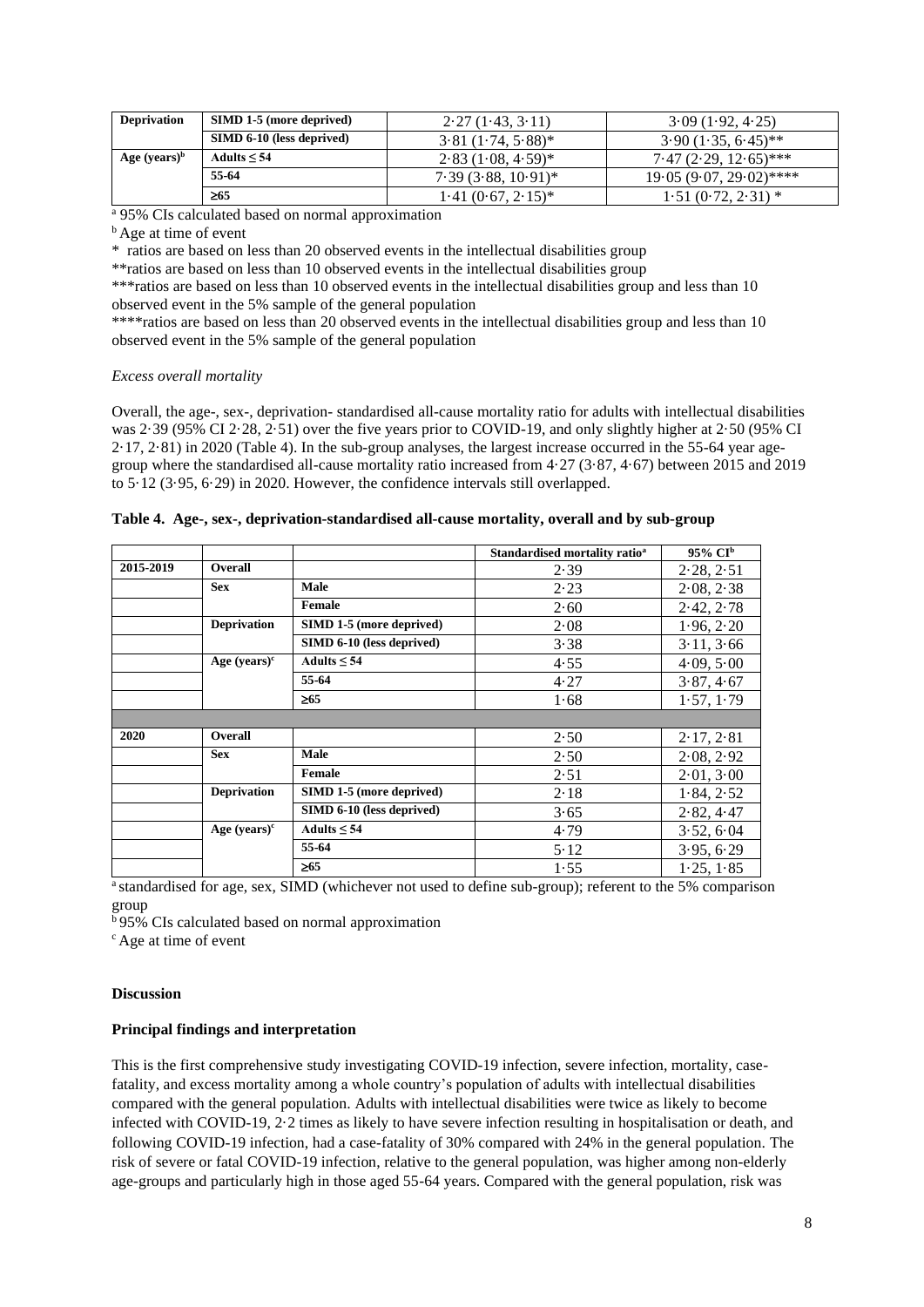greater in less deprived areas due to the association of more deprived neighbourhoods with poorer outcomes in the general population, and perhaps as congregate housing for people with intellectual disabilities tends to be in more affluent areas (larger houses). Risk was also greater for men. This highlights the importance of action to reduce COVID-19 infection and mortality risks for adults with intellectual disabilities who are in both younger and older age groups, and in all neighbourhoods. The overall risk of dying from any cause was already higher among adults with intellectual disabilities prior to the COVID-19 pandemic. The net effect of COVID-19 is a slight, non-significant increase in excess deaths from any cause.

Many people with intellectual disabilities require support with daily activities meaning that public health advice on shielding has limited effectiveness as they are more likely to come into regular contact with other people. They are also more likely to be residents in communal establishments and have higher rates of multi-morbidity, resulting in more frequent contact with health-care workers. This highlights the importance of nonpharmaceutical interventions, such as social distancing, face coverings, and hand hygiene in minimising their risk of infection. It is also critical that public health policy and messaging increases awareness among caregivers and people with intellectual disabilities of COVID-19 symptoms, risks of infection, the need for carers and people with intellectual disabilities to isolate when symptomatic, and to consider hospital early to improve outcomes given the higher risk to this population, as well as the high importance of vaccination. It is critical that further comparative research is conducted to investigate any disparities or inequalities in hospital treatment following admission for COVID-19 between people with intellectual disabilities and those without.

### **Comparison with previous studies**

Previous studies have suggested variable COVID-19 outcomes for people with intellectual disabilities including: COVID-19 mortality rates 2-8 fold higher than the general population,(12-16), increased risk of infection, (13, 14) increased risk of hospital admissions, (12-14) no difference in case-fatality,(18) overall case-fatality with OR=2·75 or OR=3·61 in the <70 year olds,(19) and all-cause mortality in those with known COVID-19 with OR=1.97.(11) A study on adults with intellectual disabilities in residential settings (compared with wholecommunity general population) reported COVID-19 infection rates to be about 4 times higher, case-fatality almost double, and mortality rates 7·8 times higher.(20) Our study of a whole nation's adult population with intellectual disabilities found they were twice as likely to become infected with COVID-19, with a case-fatality 26% higher, and COVID-19 mortality 2.2 times higher than in the general population. Poorer COVID-19 outcomes in younger adult age groups compared with the general population were expected and have also been suggested.(13, 15, 18) This is in view of premature deaths resulting in people with milder intellectual disabilities and fewer co-morbidities surviving into old age, and therefore more closely resembling the elderly general population. This difference in the age profile of COVID-19 mortality is important given the current prioritisation of ongoing vaccination boosters in the UK, and initial vaccinations internationally in countries with lesser current coverage and on those in older age groups, which will potentially lead to increased levels of potentially preventable COVID-19 mortality in younger people with intellectual disabilities who are not vaccinated.

#### **Strengths and limitations**

The study is large, including the entire country's adult population with intellectual disabilities, as well as a proportion of adults in the general population. There was a 94%, response rate. Record linkage was successful on 94·9% and provided data on a wide range of outcomes.

COVID-19 testing data is likely to be an underestimate of true community incidence of COVID-19 infection rates due to limited COVID-19 testing during the first wave of the pandemic. However this approach is preferable to the inclusion of suspected cases that may not be COVID-19. Case fatality rates were high in both groups and are likely to be an overestimate due to lack of testing of less severe infections in wave one. We did not have information on ability level, Down syndrome, or living circumstances, or data on other risk factors for COVID-19 such as comorbidities which are more common in adults with intellectual disabilities than other people. As 97.3% of the intellectual disabilities population in Scotland is white, we were unable to analyse ethnicity due to small cell sizes. In the sub-group calculations of standardised ratios of severe and fatal COVID-19 infections some cells contained less than twenty events. The Office for National Statistics (ONS) advises that, in such situations, derived rates should be interpreted as having low reliability.(24) . It is important that COVID-19 outcomes in the second and third waves are investigated as soon as this data becomes available.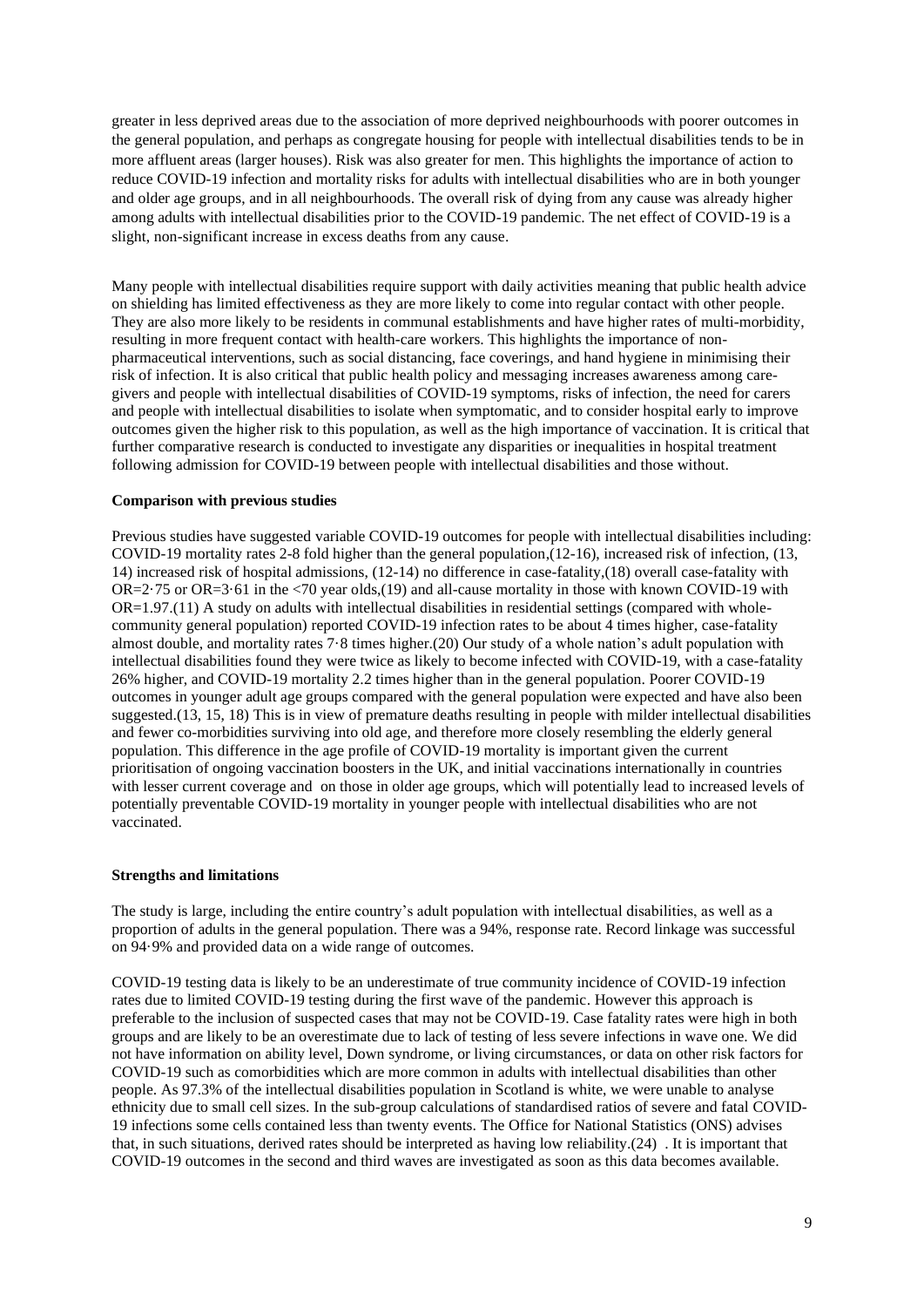## **Implications for clinicians and policymakers**

Non-pharmaceutical interventions are critical, in minimising the transmission of Covid-19. Our findings are important for policy-makers, clinicians, and public health physicians to make evidence-based decisions about targeting preventive measures such as shielding, surveillance strategies, criteria for testing, and prioritisation for vaccination, including those providing care and support to people with intellectual disabilities. These are relevant for all adults with intellectual disabilities, regardless of age, sex, or extent of neighbourhood deprivation. The age cut-offs used in the general population for prioritising COVID-19 vaccination and boosters should not be applied to adults with intellectual disabilities who are a higher risk even at younger ages.

### **Contributors**

AH and DK conceived the study. AH and S-AC lead on the acquisition of data for the study. AH, DK, MF, JP, S-AC, DM, CM and CH were involved in the design of the study and interpretation of the data. MF lead the analysis of the data and DM verified data. AH and DK prepared the first draft of the manuscript. MF, JP, S-AC, DM, CM and CH also contributed to the manuscript writing.

All authors approved the final manuscript.

#### **Acknowledgments**

The authors would like to acknowledge the support of the eDRIS Team (Public Health Scotland) and National Records of Scotland for their involvement in obtaining approvals, provisioning and linking data, and the use of the secure analytical platform within the National Safe Haven. This work uses data provided by patients and collected by the NHS as part of their care and support.

### **Declaration of interests**

No conflicts of interest exist.

#### **Funding**

This study was funded by the Scottish Government via the Scottish Learning Disabilities Observatory.

## **Role of Funder**

The funder was not involved in the collection, analysis, interpretation and presentation of the data used in this research.

## **Data availability**

No data are available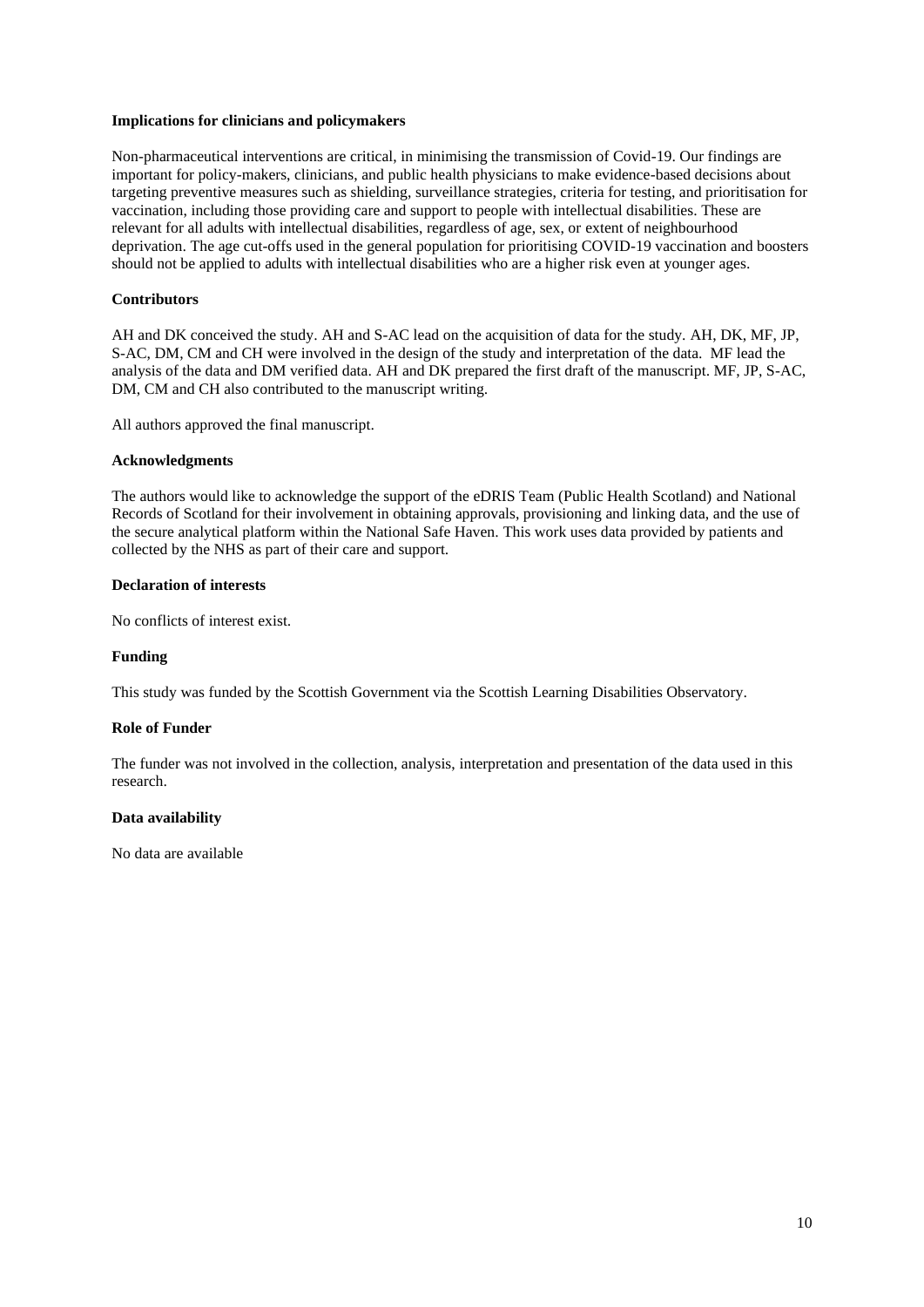# **References**

1. Constantino JN, Sahin M, Piven J, Rodgers R, Tschida J. The Impact of COVID-19 on Individuals With Intellectual and Developmental Disabilities: Clinical and Scientific Priorities. Am J Psychiatry. 2020;177(11):1091-3.

2. World Health Organisation. The ICD-10 classification of mental and behavioural disorders. Clinical descriptions and diagnostic guidelines. Geneva1992.

3. McKenzie K, Milton M, Smith G, Ouellette-Kuntz H. Systematic Review of the Prevalence and Incidence of Intellectual Disabilities: Current Trends and Issues. Current Developmental Disorders Reports. 2016;3(2):104-15.

4. Hughes-McCormack LA, Rydzewska E, Henderson A, MacIntyre C, Rintoul J, Cooper SA. Prevalence and general health status of people with intellectual disabilities in Scotland: a total population study. J Epidemiol Community Health. 2018;72(1):78-85.

5. Kinnear D, Morrison J, Allan L, Henderson A, Smiley E, Cooper SA. Prevalence of physical conditions and multimorbidity in a cohort of adults with intellectual disabilities with and without Down syndrome: cross-sectional study. BMJ Open. 2018;8(2):e018292.

6. Smith GS, Fleming M, Kinnear D, Henderson A, Pell JP, Melville C, et al. Rates and causes of mortality among children and young people with and without intellectual disabilities in Scotland: a record linkage cohort study of 796 190 school children. BMJ Open. 2020;10(8):e034077.

7. Cooper SA, Allan L, Greenlaw N, McSkimming P, Jasilek A, Henderson A, et al. Rates, causes, place and predictors of mortality in adults with intellectual disabilities with and without Down syndrome: cohort study with record linkage. BMJ Open. 2020;10(5):e036465.

8. Brameld K, Spilsbury K, Rosenwax L, Leonard H, Semmens J. Use of health services in the last year of life and cause of death in people with intellectual disability: a retrospective matched cohort study. BMJ Open. 2018;8(2):e020268.

9. O'Leary L, Cooper SA, Hughes-McCormack L. Early death and causes of death of people with intellectual disabilities: A systematic review. J Appl Res Intellect Disabil. 2018;31(3):325-42.

10. Perera B, Courtenay K. Mental health services for people with intellectual disability in the United Kingdom. Advances in Mental Health and Intellectual Disabilities. 2018;12(3/4):91-8.

11. Joy M, Hobbs FR, Bernal JL, Sherlock J, Amirthalingam G, McGagh D, et al. Excess mortality in the first COVID pandemic peak: cross-sectional analyses of the impact of age, sex, ethnicity, household size, and long-term conditions in people of known SARS-CoV-2 status in England. Br J Gen Pract. 2020;70(701):e890 e8.

12. Williamson EJ, McDonald HI, Bhaskaran K, Walker AJ, Bacon S, Davy S, et al. Risks of covid-19 hospital admission and death for people with learning disability: population based cohort study using the OpenSAFELY platform. BMJ. 2021;374:n1592.

13. Lunsky Y, Durbin A, Balogh R, Lin E, Palma L, Plumptre L. COVID-19 positivity rates, hospitalizations and mortality of adults with and without intellectual and developmental disabilities in Ontario, Canada. Disability and Health Journal. 2022;15(1):101174.

14. Gleason J RW, Fossi A, Blonsky H, Tobias J, Stephens M,. The Devastating Impact of Covid-19 on Individuals with Intellectual Disabilities in the United States. NEJM catalyst innovations in care delivery. 2021. 15. Public Health England. Deaths of people identified as having learning disabilities with COVID-19 in England in the spring of 2020. London2020.

16. Improvement Cymru. COVID-19-related deaths in Wales amongst People with Learning Disabilities from 1st March to 26th May 2020. In: Wales PH, editor. Cardiff2020.

17. Watkins A. COVID 19-related deaths in Wales amongst people with learning disabilities from 1st of March to 26th of May 2020. Cardiff: Imrovement Cymru; 2020.

18. Turk MA, Landes SD, Formica MK, Goss KD. Intellectual and developmental disability and COVID-19 case-fatality trends: TriNetX analysis. Disabil Health J. 2020;13(3):100942.

19. Fair Health. Risk Factors for COVID-19 Mortality among Privately Insured Patients: A Claims Data Analysis. New York2020.

20. Landes SD, Turk MA, Formica MK, McDonald KE, Stevens JD. COVID-19 outcomes among people with intellectual and developmental disability living in residential group homes in New York State. Disabil Health J. 2020;13(4):100969.

21. Clift AK, Coupland CAC, Keogh RH, Diaz-Ordaz K, Williamson E, Harrison EM, et al. Living risk prediction algorithm (QCOVID) for risk of hospital admission and mortality from coronavirus 19 in adults: national derivation and validation cohort study. BMJ. 2020;371:m3731.